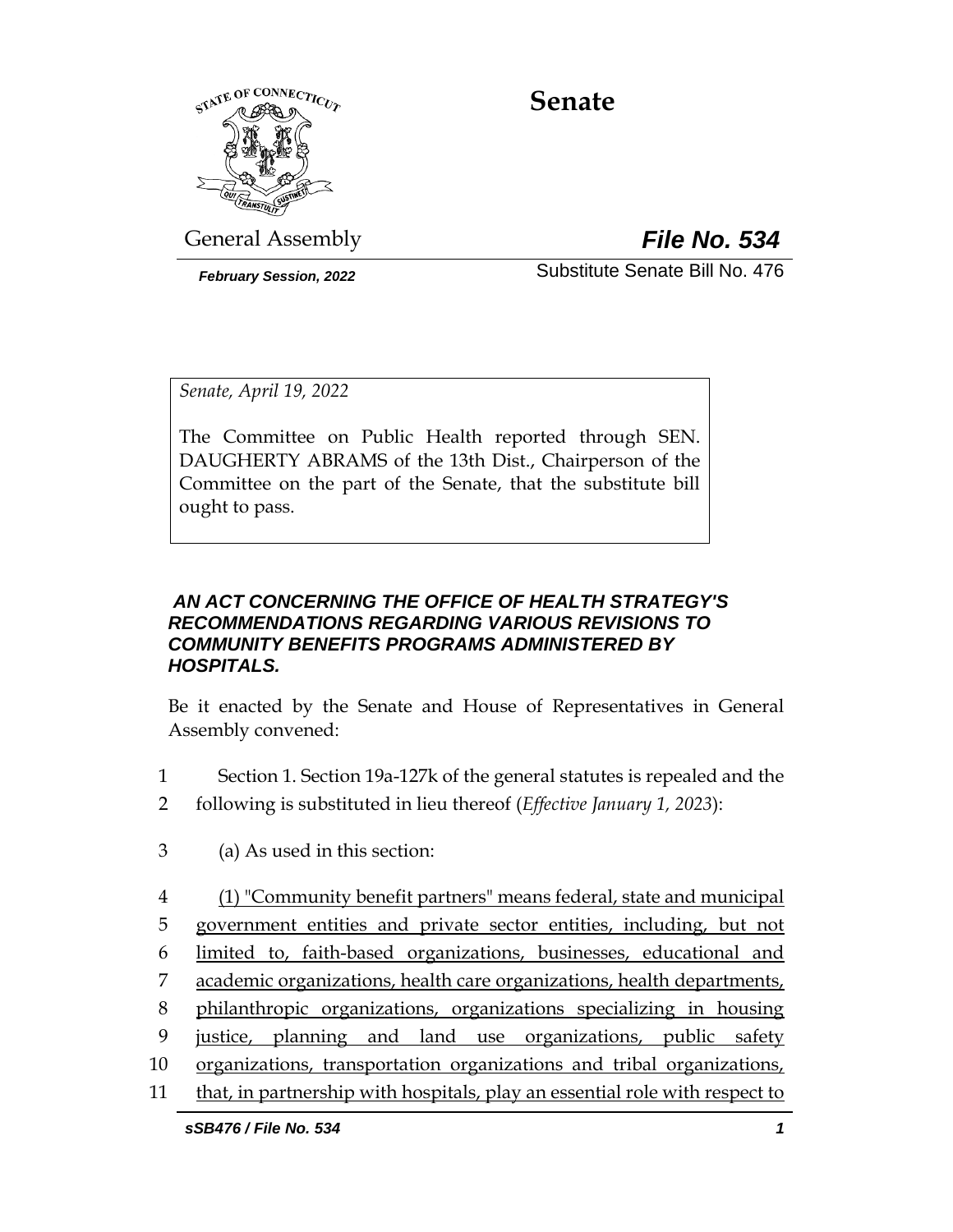| 12             | the policy, system, program and financing solutions necessary to                                                                                     |  |  |  |
|----------------|------------------------------------------------------------------------------------------------------------------------------------------------------|--|--|--|
| 13             | achieve community benefit program goals;                                                                                                             |  |  |  |
| 14<br>15<br>16 | $[(1)]$ $(2)$ "Community [benefits] benefit program" means any<br>voluntary program or activity to promote preventive health care,                   |  |  |  |
|                | protect health and safety, improve health equity and reduce health                                                                                   |  |  |  |
| 17<br>18       | disparities, reduce the cost and economic burden of poor health and [to]<br>improve the health status for [working families and] all populations [at |  |  |  |
| 19             | risk in the communities] within the geographic service areas of a                                                                                    |  |  |  |
| 20             | [managed care organization or a] hospital, [in accordance with                                                                                       |  |  |  |
| 21             | guidelines established pursuant to subsection (c) of this section;                                                                                   |  |  |  |
| 22             | (2) "Managed care organization" has the same meaning as provided                                                                                     |  |  |  |
| 23             | in section 38a-478;] regardless of whether a member of any such                                                                                      |  |  |  |
| 24             | population is a patient of such hospital;                                                                                                            |  |  |  |
| 25             | (3) "Community benefit program reporting" means the community                                                                                        |  |  |  |
| 26             | health needs assessment, implementation strategy and annual report                                                                                   |  |  |  |
| 27             | submitted by a hospital to the Office of Health Strategy pursuant to the                                                                             |  |  |  |
| 28             | provisions of this section;                                                                                                                          |  |  |  |
| 29             | (4) "Community health needs assessment" means a written                                                                                              |  |  |  |
| 30             | assessment, as described in 26 CFR 1.501(r)-(3);                                                                                                     |  |  |  |
| 31             | (5) "Health disparities" means health differences that are closely                                                                                   |  |  |  |
| 32             | linked with social or economic disadvantages that adversely affect one                                                                               |  |  |  |
| 33             | or more groups of people who have experienced greater systemic social                                                                                |  |  |  |
| 34             | or economic obstacles to health or a safe environment based on race or                                                                               |  |  |  |
| 35             | ethnicity, religion, socioeconomic status, gender, age, mental health,                                                                               |  |  |  |
| 36             | cognitive, sensory or physical disability, sexual orientation, gender                                                                                |  |  |  |
| 37             | identity, geographic location or other characteristics historically linked                                                                           |  |  |  |
| 38             | to discrimination or exclusion;                                                                                                                      |  |  |  |
| 39             | (6) "Health equity" means that every person has a fair and just                                                                                      |  |  |  |
| 40             | opportunity to be as healthy as possible, which encompasses removing                                                                                 |  |  |  |
| 41             | obstacles to health, such as poverty, racism and the adverse                                                                                         |  |  |  |
| 42             | consequences of poverty and racism, including, but not limited to, a lack                                                                            |  |  |  |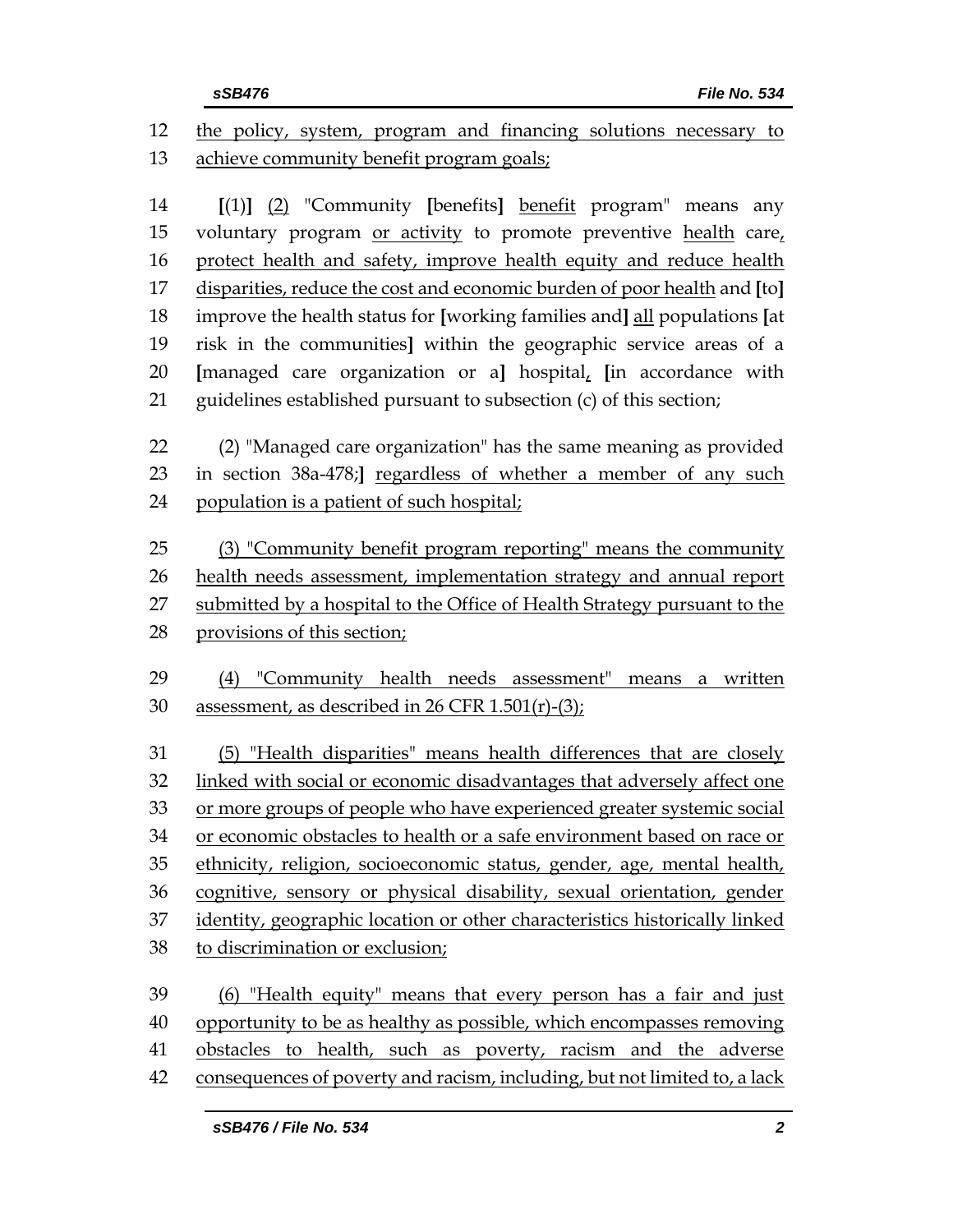|    | File No. 534<br>sSB476                                                      |  |
|----|-----------------------------------------------------------------------------|--|
| 43 | of equitable opportunities, access to good jobs with fair pay, quality      |  |
| 44 | education and housing, safe environments and health care;                   |  |
| 45 | $(3)$ ] (7) "Hospital" [has the same meaning as provided in section 19a-    |  |
| 46 | 490.] means a nonprofit entity licensed as a hospital pursuant to chapter   |  |
| 47 | 368v that is required to annually file Internal Revenue Service form 990.   |  |
|    | "Hospital" includes a for-profit entity licensed as an acute care general   |  |
|    | hospital;                                                                   |  |
|    | (8) "Implementation strategy" means a written plan, as described in         |  |
|    | $26$ CFR 1.501(r)-(3), that is adopted by an authorized body of a hospital  |  |
|    | and documents how such hospital intends to address the needs                |  |
|    | identified in the community health needs assessment; and                    |  |
|    | $(9)$ "Meaningful participation" means that $(A)$ residents of a hospital's |  |
|    | community, including, but not limited to, residents of such community       |  |
|    | that experience the greatest health disparities, have an appropriate        |  |
|    | opportunity to participate in such hospital's planning and decisions, (B)   |  |
|    | community participation influences a hospital's planning, and (C)           |  |
|    | participants receive information from a hospital summarizing how their      |  |
|    | input was or was not used by such hospital.                                 |  |
|    | (b) [On or before January 1, 2005, and biennially thereafter, each          |  |
|    | managed care organization and] On and after January 1, 2023, each           |  |
|    | hospital shall submit community benefit program reporting to the            |  |
|    | [Healthcare Advocate, or the Healthcare Advocate's designee, a report       |  |
|    | on whether the managed care organization or hospital has in place a         |  |
|    | community benefits program. If a managed care organization or               |  |
|    | hospital elects to develop a community benefits program, the report         |  |

 hospital elects to develop a community benefits program, the report required by this subsection shall comply with the reporting requirements of subsection (d) of this section**]** Office of Health Strategy, or to a designee selected by the executive director of the Office of Health Strategy, in the form and manner described in subsections (c) to (e), inclusive, of this section.

 **[**(c) A managed care organization or hospital may develop community benefit guidelines intended to promote preventive care and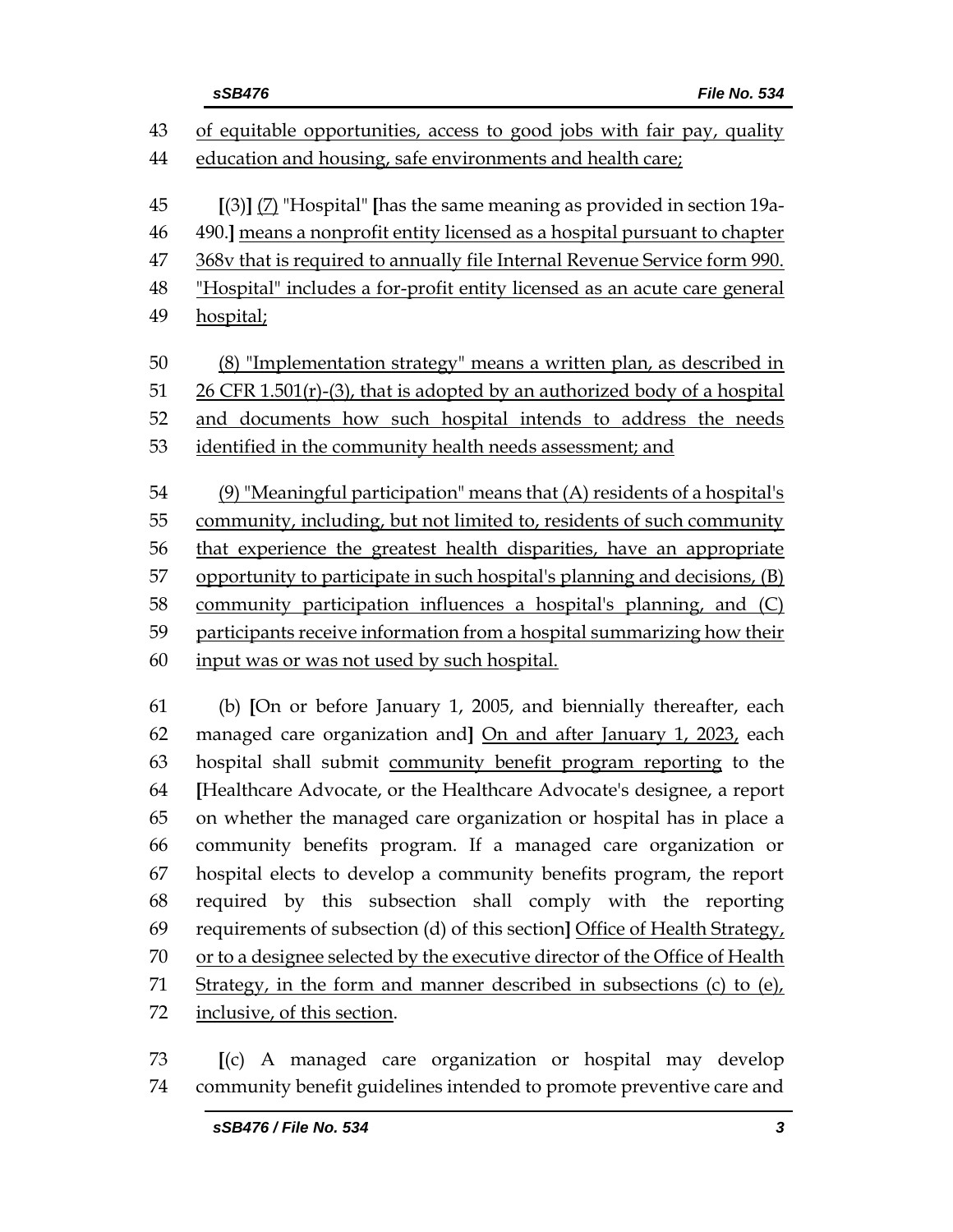to improve the health status for working families and populations at risk, whether or not those individuals are enrollees of the managed care plan or patients of the hospital. The guidelines shall focus on the following principles:

 (1) Adoption and publication of a community benefits policy statement setting forth the organization's or hospital's commitment to a formal community benefits program;

 (2) The responsibility for overseeing the development and implementation of the community benefits program, the resources to be allocated and the administrative mechanisms for the regular evaluation of the program;

 (3) Seeking assistance and meaningful participation from the communities within the organization's or hospital's geographic service areas in developing and implementing the program and in defining the targeted populations and the specific health care needs it should address. In doing so, the governing body or management of the organization or hospital shall give priority to the public health needs outlined in the most recent version of the state health plan prepared by the Department of Public Health pursuant to section 19a-7; and

 (4) Developing its program based upon an assessment of the health care needs and resources of the targeted populations, particularly low and middle-income, medically underserved populations and barriers to accessing health care, including, but not limited to, cultural, linguistic and physical barriers to accessible health care, lack of information on available sources of health care coverage and services, and the benefits of preventive health care. The program shall consider the health care needs of a broad spectrum of age groups and health conditions.**]**

 (c) Each hospital shall submit its community health needs assessment to the Office of Health Strategy not later than thirty days after the date 104 on which such assessment is made available to the public pursuant to 26 CFR 1.501(r)-(3)(b), provided the executive director of the Office of 106 Health Strategy, or the executive director's designee, may grant an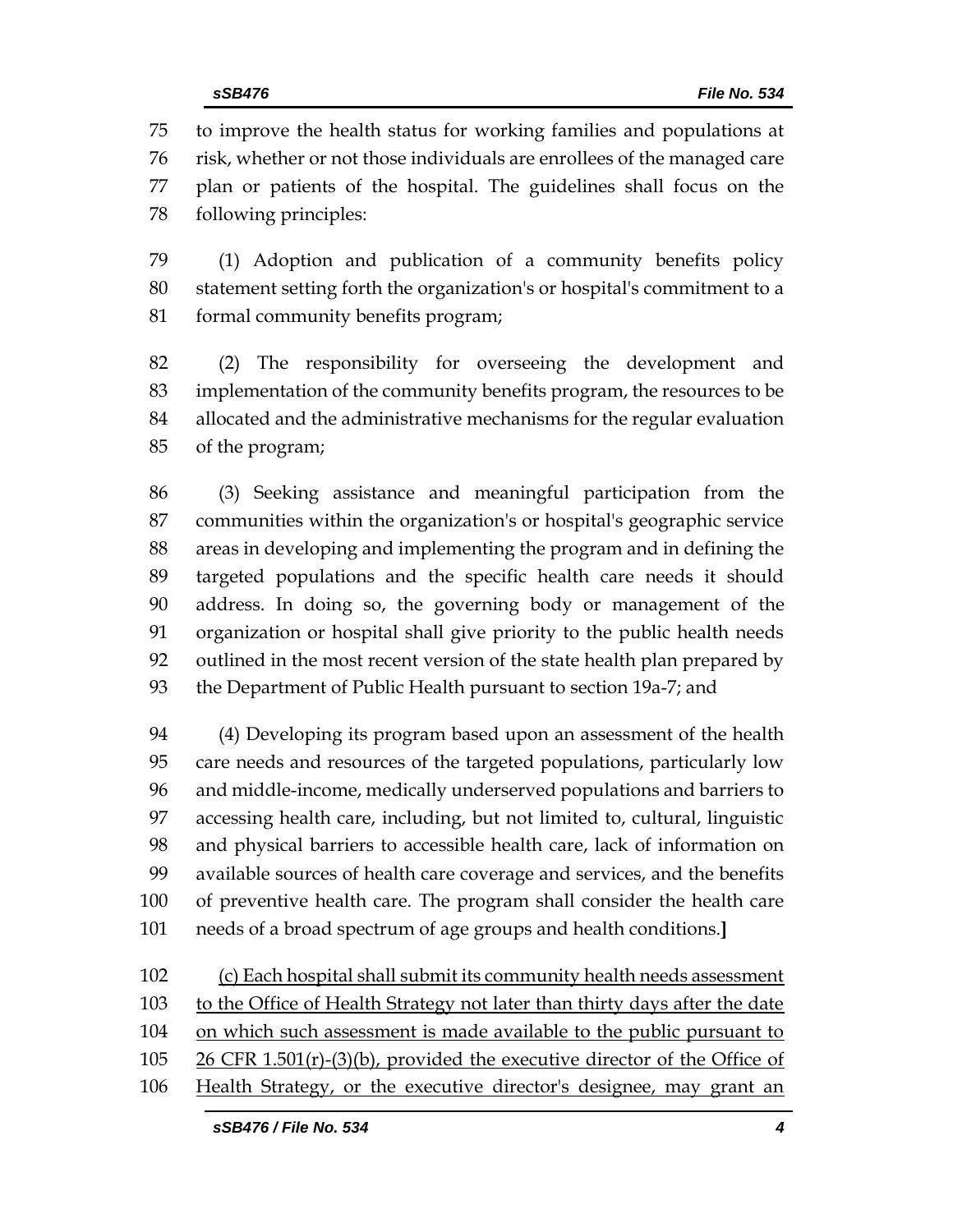|            | sSB476<br>File No. 534                                                                                             |
|------------|--------------------------------------------------------------------------------------------------------------------|
| 107<br>108 | extension of time to a hospital for the filing of such assessment. Such<br>submission shall contain the following: |
| 109        | (1) Consistent with the requirements set forth in 26 CFR 1.501(r)-                                                 |
| 110        | $(3)(b)(6)(i)$ , and as included in a hospital's federal filing submitted to the                                   |
| 111        | <b>Internal Revenue Service:</b>                                                                                   |
| 112        | (A) A definition of the community served by the hospital and a                                                     |
| 113        | description of how the community was determined;                                                                   |
| 114        | (B) A description of the process and methods used to conduct the                                                   |
| 115        | community health needs assessment;                                                                                 |
| 116        | (C) A description of how the hospital solicited and took into account                                              |
| 117        | input received from persons who represent the broad interests of the                                               |
| 118        | community it serves;                                                                                               |
| 119        | (D) A prioritized description of the significant health needs of the                                               |
| 120        | community identified through the community health needs assessment,                                                |
| 121        | and a description of the process and criteria used in identifying certain                                          |
| 122        | health needs as significant and prioritizing those significant health                                              |
| 123        | needs;                                                                                                             |
| 124        | (E) A description of the resources potentially available to address the                                            |
| 125        | significant health needs identified through the community health needs                                             |
| 126        | assessment;                                                                                                        |
| 127        | (F) An evaluation of the impact of any actions that were taken, since                                              |
| 128        | the hospital finished conducting its immediately preceding community                                               |
| 129        | health needs assessment, to address the significant health needs                                                   |
| 130        | identified in the hospital's prior community health needs assessment;                                              |
| 131        | and                                                                                                                |
| 132        | (2) Additional documentation of the following:                                                                     |
| 133        | (A) The names of the individuals responsible for developing the                                                    |
| 134        | community health needs assessment;                                                                                 |
| 135        | (B) The demographics of the population within the geographic                                                       |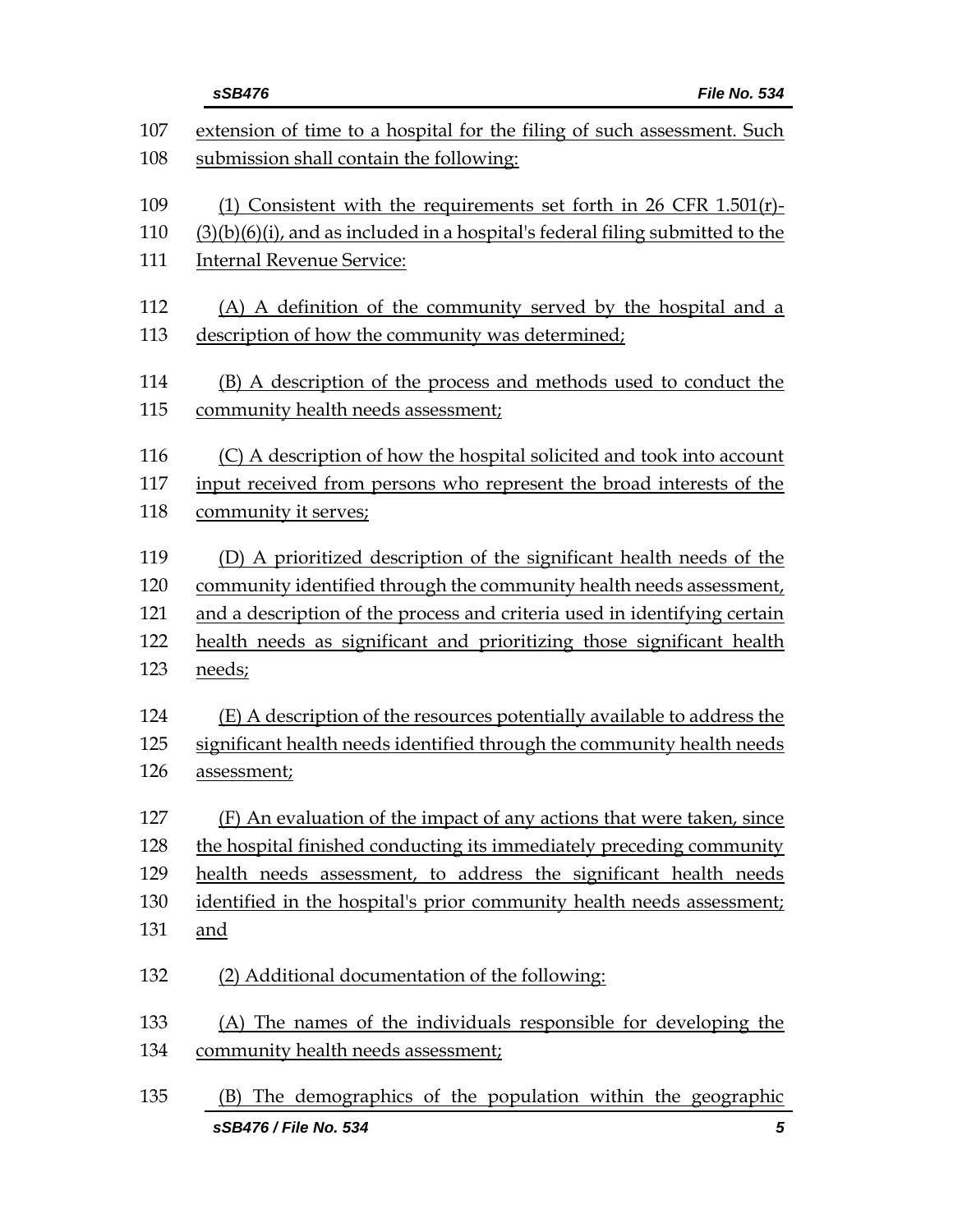| 136 | service area of the hospital and, to the extent feasible, a detailed        |  |  |
|-----|-----------------------------------------------------------------------------|--|--|
| 137 | description of the health disparities, health risks, insurance status,      |  |  |
| 138 | service utilization patterns and health care costs within such geographic   |  |  |
| 139 | service area;                                                               |  |  |
| 140 | (C) A description of the health status and health disparities affecting     |  |  |
| 141 | the population within the geographic service area of the hospital,          |  |  |
| 142 | including, but not limited to, the health status and health disparities     |  |  |
| 143 | affecting a representative spectrum of age, racial and ethnic groups,       |  |  |
| 144 | incomes and medically underserved populations;                              |  |  |
| 145 | (D) A description of the meaningful participation afforded to               |  |  |
| 146 | community benefit partners and diverse community members in                 |  |  |
| 147 | assessing community health needs, priorities and target populations;        |  |  |
| 148 | (E) A description of the barriers to achieving or maintaining health        |  |  |
| 149 | and to accessing health care, including, but not limited to, social,        |  |  |
| 150 | economic and environmental barriers, lack of access to or availability of   |  |  |
| 151 | sources of health care coverage and services and a lack of access to and    |  |  |
| 152 | availability of prevention and health promotion services and support;       |  |  |
| 153 | (F) Recommendations regarding the role that the state and other             |  |  |
| 154 | community benefit partners could play in removing the barriers              |  |  |
| 155 | described in subparagraph (E) of this subdivision and enabling effective    |  |  |
| 156 | solutions; and                                                              |  |  |
| 157 | (G) Any additional information, data or disclosures that the hospital       |  |  |
| 158 | voluntarily chooses to include as may be relevant to its community          |  |  |
| 159 | benefit program.                                                            |  |  |
| 160 | (d) Each hospital shall submit its implementation strategy to the           |  |  |
| 161 | Office of Health Strategy not later than thirty days after the date on      |  |  |
| 162 | which such implementation strategy is adopted pursuant to 26 CFR            |  |  |
| 163 | $1.501(r)$ -(3)(c), provided the executive director of the Office of Health |  |  |
| 164 | Strategy, or the executive director's designee, may grant an extension to   |  |  |
| 165 | a hospital for the filing of such implementation strategy. Such             |  |  |
|     |                                                                             |  |  |

166 submission shall contain the following: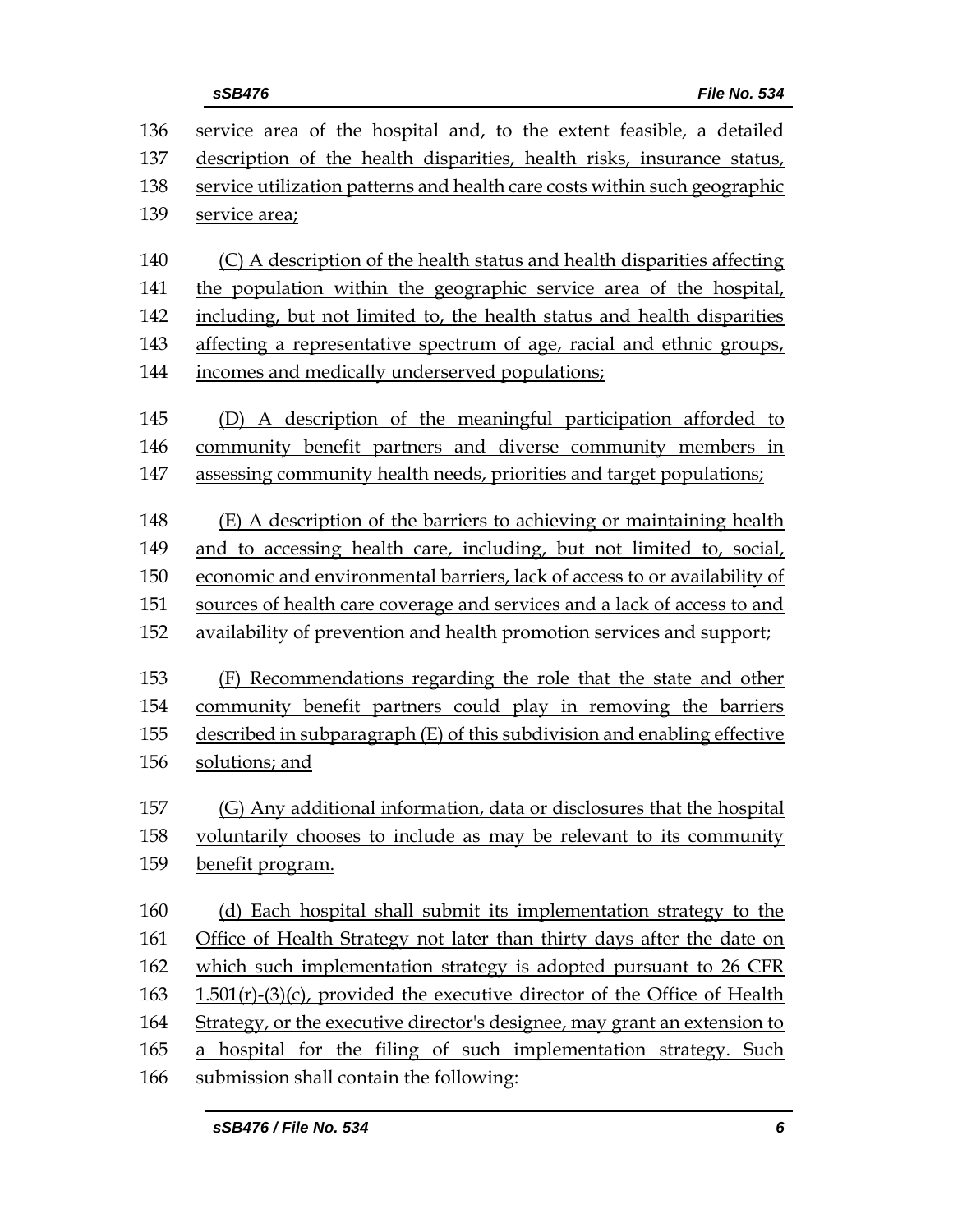|            | File No. 534<br>sSB476                                                                                                                                 |  |  |
|------------|--------------------------------------------------------------------------------------------------------------------------------------------------------|--|--|
| 167<br>168 | (1) Consistent with the requirements set forth in 26 CFR 1.501(r)-<br>$(3)(b)(6)(i)$ , and as included in a hospital's federal filing submitted to the |  |  |
| 169        | <b>Internal Revenue Service:</b>                                                                                                                       |  |  |
| 170        | (A) With respect to each significant health need identified through                                                                                    |  |  |
| 171        | the community health needs assessment, either (i) a description of how                                                                                 |  |  |
| 172        | the hospital plans to address the health need, or (ii) identification of the                                                                           |  |  |
| 173        | health need as one which the hospital does not intend to address;                                                                                      |  |  |
| 174        | $(B)$ For significant health needs described in subparagraph $(A)(i)$ of                                                                               |  |  |
| 175        | this subdivision, (i) a description of the actions that the hospital intends                                                                           |  |  |
| 176        | to take to address the health need and the anticipated impact of such                                                                                  |  |  |
| 177        | actions, (ii) identification of the resources that the hospital plans to                                                                               |  |  |
| 178        | commit to address the health need, and (iii) a description of any planned                                                                              |  |  |
| 179        | collaboration between the hospital and other facilities or organizations                                                                               |  |  |
| 180        | to address the health need;                                                                                                                            |  |  |
| 181        | (C) For significant health needs identified in subparagraph (A)(ii) of                                                                                 |  |  |
| 182        | this subdivision, an explanation of why the hospital does not intend to                                                                                |  |  |
| 183        | address such health need; and                                                                                                                          |  |  |
| 184        | (2) Additional documentation of the following:                                                                                                         |  |  |
| 185        | (A) The names of the individuals responsible for developing the                                                                                        |  |  |
| 186        | implementation strategy;                                                                                                                               |  |  |
| 187        | (B) A description of the meaningful participation afforded to                                                                                          |  |  |
| 188        | community benefit partners and diverse community members;                                                                                              |  |  |
| 189        | (C) A description of the community health needs and health                                                                                             |  |  |
| 190        | disparities that were prioritized in developing the implementation                                                                                     |  |  |
| 191        | strategy with consideration given to the most recent version of the state                                                                              |  |  |
| 192        | health plan prepared by the Department of Public Health pursuant to                                                                                    |  |  |
| 193        | section 19a-7;                                                                                                                                         |  |  |
| 194        | Reference-citing evidence, if available, that shows how the<br>(D)                                                                                     |  |  |
| 195        | implementation strategy is intended to address the corresponding                                                                                       |  |  |
| 196        | health need or reduction in health disparity;                                                                                                          |  |  |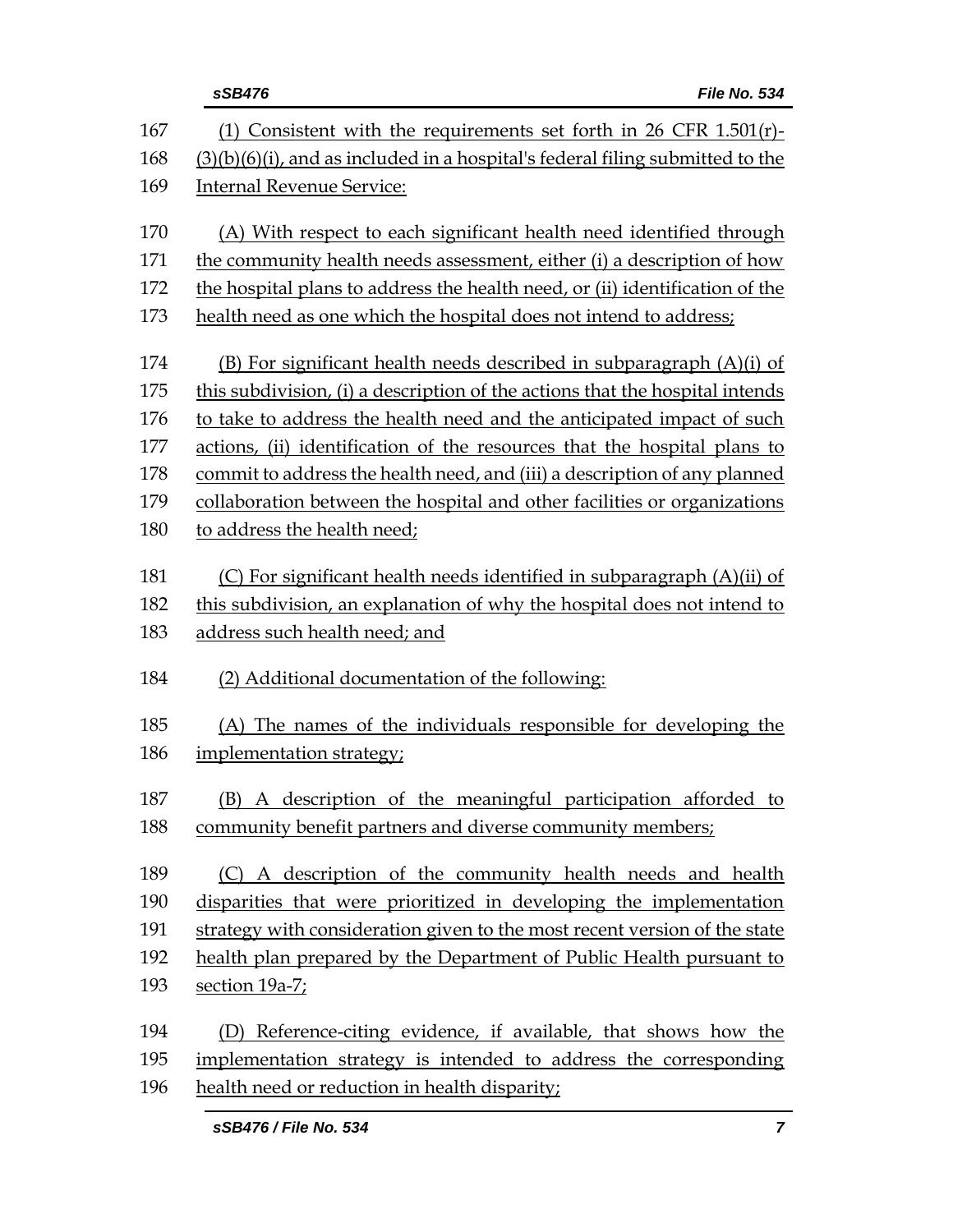|     | File No. 534<br>sSB476                                                    |  |
|-----|---------------------------------------------------------------------------|--|
| 197 | (E) A description of the planned methods for the ongoing evaluation       |  |
| 198 | of proposed actions and corresponding process or outcome measures         |  |
| 199 | intended for use in assessing progress or impact;                         |  |
| 200 | (F) A description of how the hospital solicited commentary on the         |  |
| 201 | implementation strategy from the communities within such hospital's       |  |
| 202 | geographic service area and revisions to such strategy based on such      |  |
| 203 | commentary; and                                                           |  |
| 204 | (G) Any other information that the hospital voluntarily chooses to        |  |
| 205 | include as may be relevant to its implementation strategy, including, but |  |
| 206 | not limited to, data, disclosures, expected or planned resource outlay,   |  |
| 207 | investments or commitments, including, but not limited to, staff,         |  |
| 208 | financial or in-kind commitments.                                         |  |
| 209 | [(d) Each managed care organization and each hospital that chooses        |  |
| 210 | to participate in developing a community benefits program shall           |  |
| 211 | include in the biennial report required by subsection (b) of this section |  |
| 212 | the status of the program, if any, that the organization or hospital      |  |
| 213 | established. If the managed care organization or hospital has chosen to   |  |
| 214 | participate in a community benefits program, the report shall include     |  |
| 215 | the following components: (1) The community benefits policy statement     |  |
| 216 | of the managed care organization or hospital; (2) the mechanism by        |  |
| 217 | which community participation is solicited and incorporated in the        |  |
| 218 | community benefits program; (3) identification of community health        |  |
| 219 | needs that were considered in developing and implementing the             |  |
| 220 | community benefits program; (4) a narrative description of the            |  |
| 221 | community benefits, community services, and preventive health             |  |
| 222 | education provided or proposed, which may include measurements            |  |
| 223 | related to the number of people served and health status outcomes; (5)    |  |
| 224 | measures taken to evaluate the results of the community benefits          |  |
| 225 | program and proposed revisions to the program; (6) to the extent          |  |
| 226 | feasible, a community benefits budget and a good faith effort to measure  |  |
| 227 | expenditures and administrative costs associated with the community       |  |
| 228 | benefits program, including both cash and in-kind commitments; and        |  |
| 229 | (7) a summary of the extent to which the managed care organization or     |  |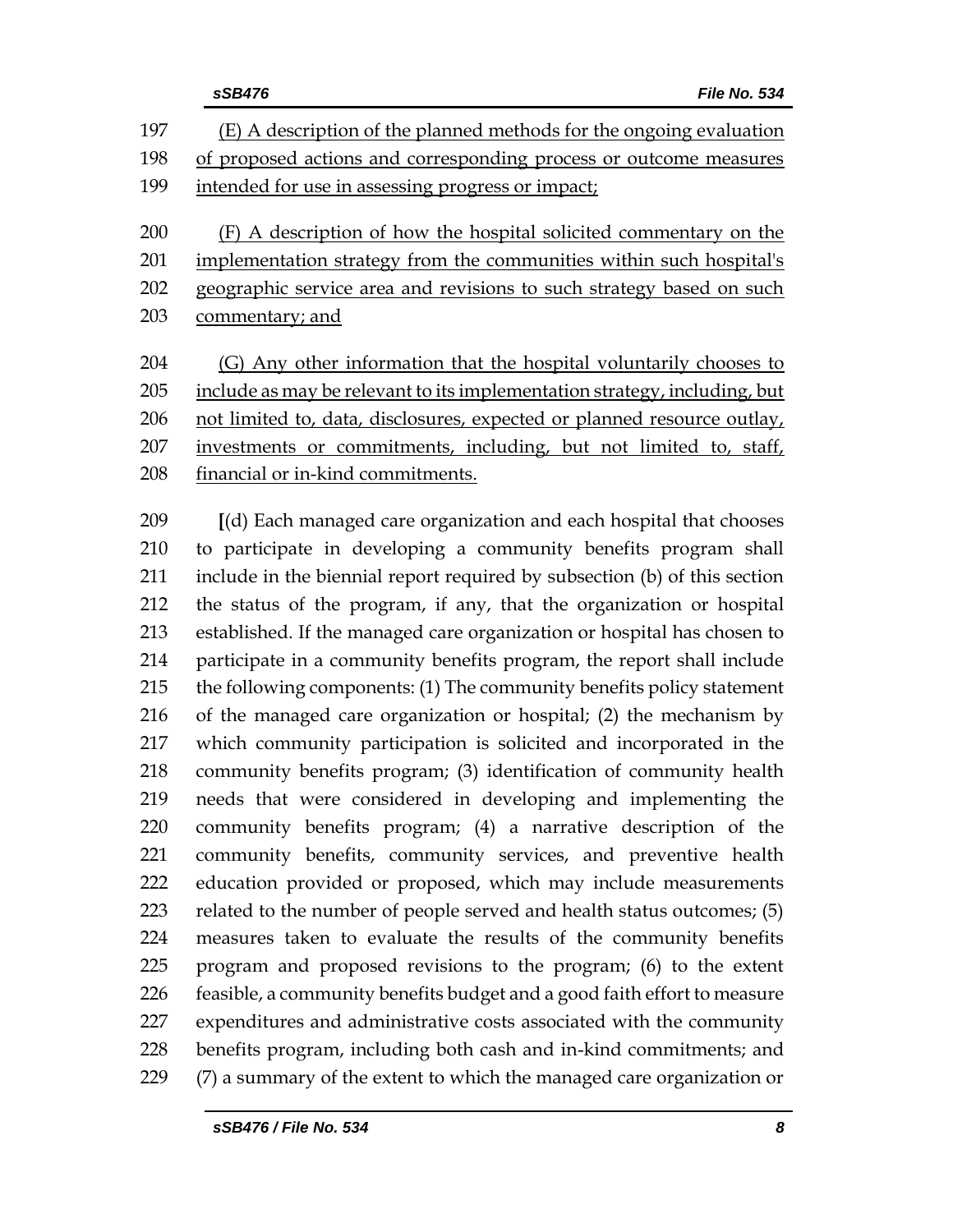| 230 | hospital has developed and met the guidelines listed in subsection (c) of                                                                       |  |  |  |
|-----|-------------------------------------------------------------------------------------------------------------------------------------------------|--|--|--|
| 231 | this section. Each managed care organization and each hospital shall                                                                            |  |  |  |
| 232 | make a copy of the report available, upon request, to any member of the                                                                         |  |  |  |
| 233 | public.]                                                                                                                                        |  |  |  |
| 234 | (e) On or before October 1, 2023, and annually thereafter, each                                                                                 |  |  |  |
| 235 | hospital shall submit to the Office of Health Strategy a status report on                                                                       |  |  |  |
| 236 | such hospital's community benefit program, provided the executive                                                                               |  |  |  |
| 237 | director of the Office of Health Strategy, or the executive director's                                                                          |  |  |  |
| 238 | designee, may grant an extension to a hospital for the filing of such                                                                           |  |  |  |
| 239 | report. Such report shall include the following:                                                                                                |  |  |  |
| 240 | (1) A description of major updates regarding community health                                                                                   |  |  |  |
| 241 | needs, priorities and target populations, if any;                                                                                               |  |  |  |
| 242 | (2) A description of progress made regarding the hospital's actions in                                                                          |  |  |  |
| 243 | support of its implementation strategy;                                                                                                         |  |  |  |
| 244 | (3) A description of any major changes to the proposed                                                                                          |  |  |  |
| 245 | implementation strategy and associated hospital actions; and                                                                                    |  |  |  |
| 246 | (4) A description of financial resources and other resources allocated                                                                          |  |  |  |
| 247 | or expended that supported the actions taken in support of the hospital's                                                                       |  |  |  |
| 248 | implementation strategy.                                                                                                                        |  |  |  |
| 249 |                                                                                                                                                 |  |  |  |
| 250 | (f) Notwithstanding the provisions of section 19a-755a, and to the full<br>extent permitted by 45 CFR 164.514(e), the Office of Health Strategy |  |  |  |
| 251 | shall make data in the all-payer claims database available to hospitals                                                                         |  |  |  |
| 252 | for use in their community benefit programs and activities solely for the                                                                       |  |  |  |
| 253 | purposes of (1) preparing the hospital's community health needs                                                                                 |  |  |  |
|     |                                                                                                                                                 |  |  |  |
| 254 | assessment, (2) preparing and executing the hospital's implementation                                                                           |  |  |  |
| 255 | strategy, and (3) fulfilling community benefit program reporting, as                                                                            |  |  |  |
| 256 | described in subsections (c) to (e), inclusive, of this section. Any                                                                            |  |  |  |
| 257 | disclosure made by said office pursuant to this subsection of                                                                                   |  |  |  |
| 258 | information other than health information shall be made in a manner to                                                                          |  |  |  |
| 259 | protect the confidentiality of such information as may be required by                                                                           |  |  |  |
| 260 | state or federal law.                                                                                                                           |  |  |  |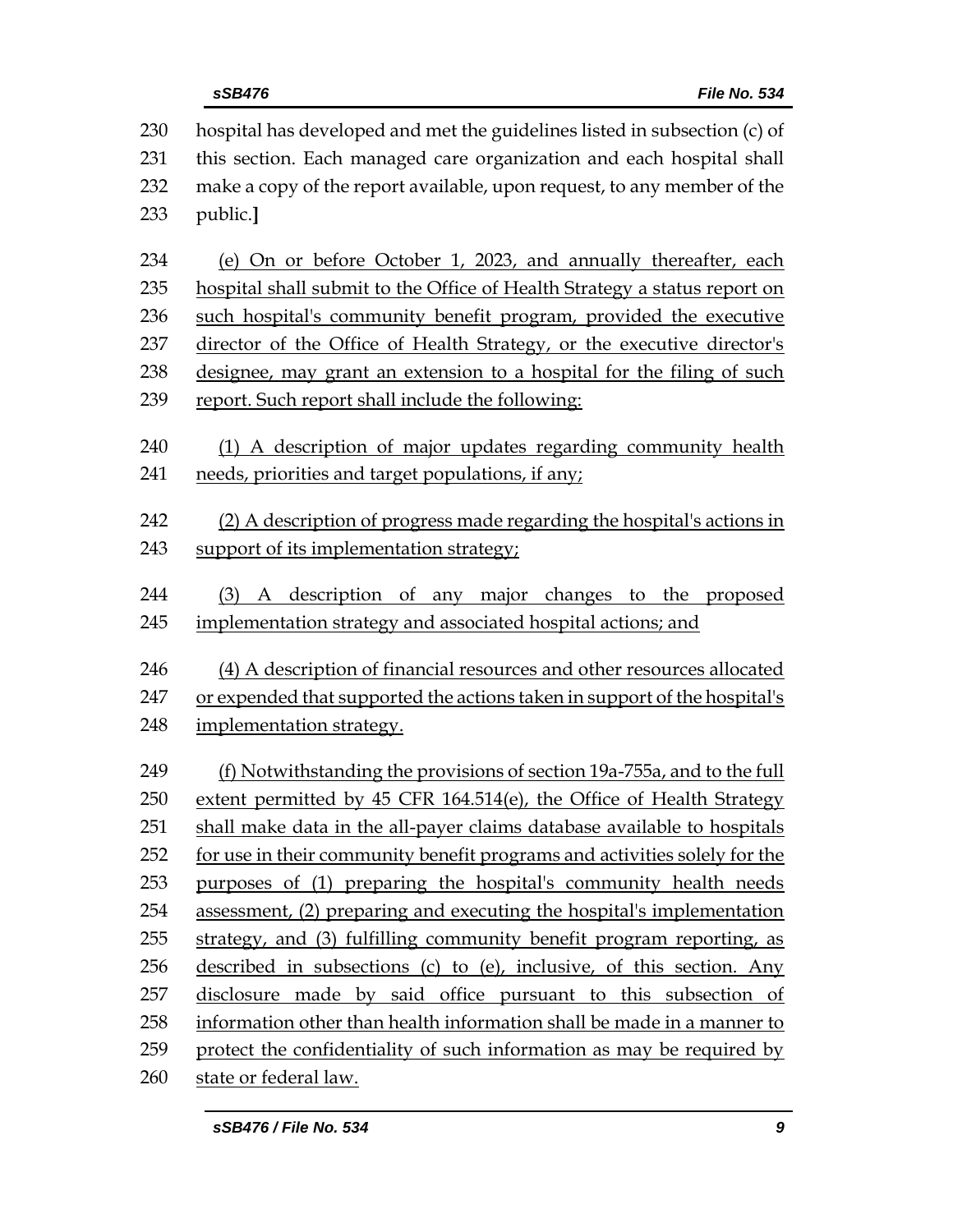(g) A hospital shall not be responsible for limitations in its ability to fulfill community benefit program reporting requirements, as described in subsections (c) to (e), inclusive, of this section, if the all-payer claims database data is not provided to such hospital, as required by subsection (f) of this section. **[**(e)**]** (h) **[**The Healthcare Advocate, or the Healthcare Advocate's designee, shall, within available appropriations,**]** On or before April 1, 2024, and annually thereafter, the executive director of the Office of Health Strategy shall develop a summary and analysis of the community benefits program **[**reports**]** reporting submitted by **[**managed care organizations and**]** hospitals under this section **[**and shall review such reports for adherence to the guidelines set forth in subsection (c) of this section. Not later than October 1, 2005, and biennially thereafter, the Healthcare Advocate, or the Healthcare Advocate's designee, shall make such summary and analysis available to the public upon request.**]** during the previous calendar year and post such summary and analysis on its Internet web site and solicit

stakeholder input through a public comment period. The Office of

Health Strategy shall use such reporting and stakeholder input to:

 (1) Identify additional stakeholders that may be engaged to address identified community health needs including, but not limited to, federal, state and municipal entities, nonhospital private sector health care providers and private sector entities that are not health care providers, including community-based organizations, insurers and charitable organizations;

 (2) Determine how each identified stakeholder could assist in addressing identified community health needs or augmenting solutions or approaches reported in the implementation strategies;

 (3) Determine whether to make recommendations to the Department of Public Health in the development of its state health plan; and

 (4) Inform the state-wide health care facilities and services plan established pursuant to section 19a-634.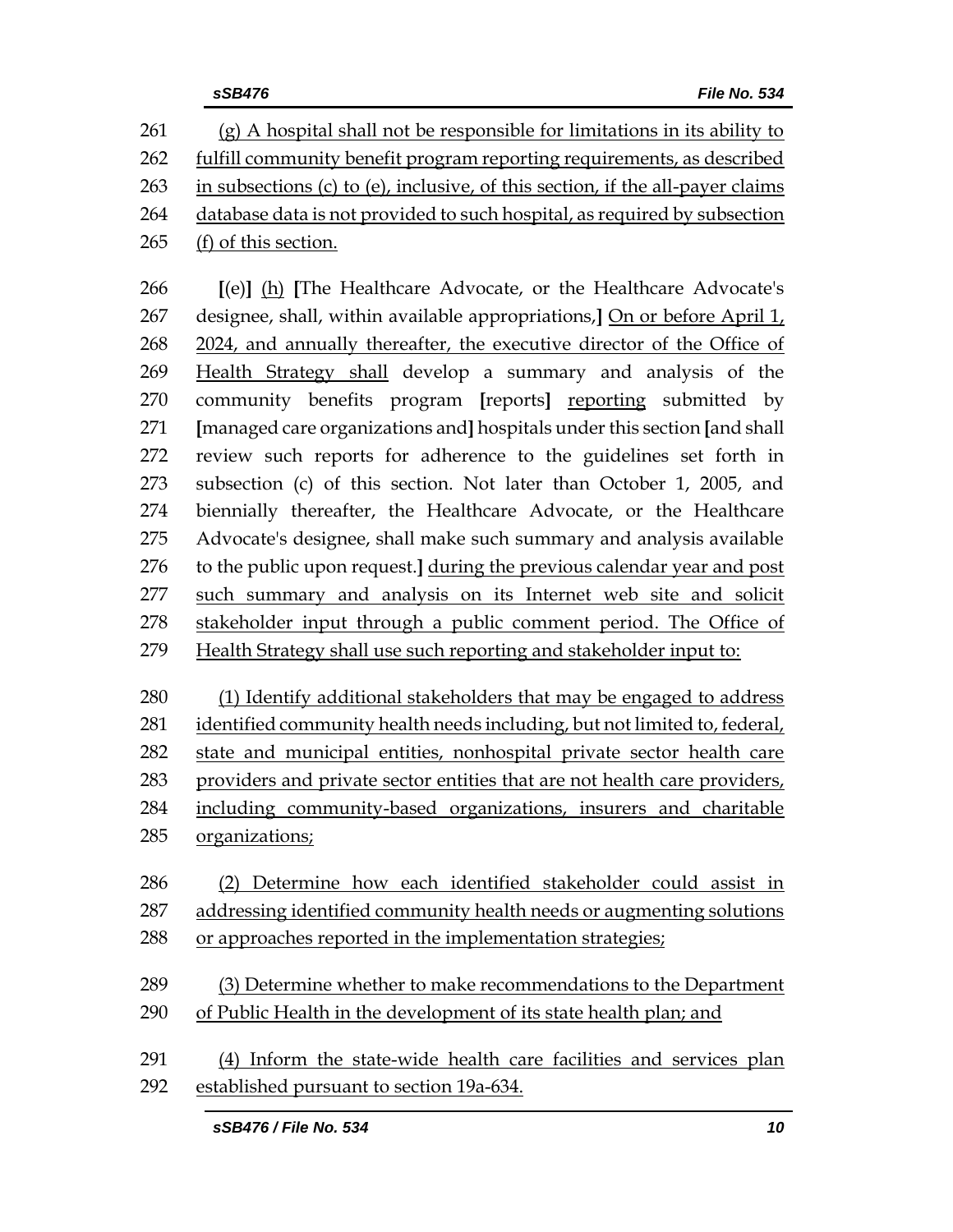**[**(f) The Healthcare Advocate may, after notice and opportunity for a hearing, in accordance with chapter 54, impose a civil penalty on any managed care organization or hospital that fails to submit the report required pursuant to this section by the date specified in subsection (b) of this section. Such penalty shall be not more than fifty dollars a day for each day after the required submittal date that such report is not submitted.**]**

- 300 (i) Each for-profit entity licensed as an acute care general hospital
- 301 shall submit community benefit program reporting consistent with the
- 302 reporting schedules of subsections (c) to (e), inclusive, of this section,
- 303 and reasonably similar to what would be included on such hospital's
- 304 federal filings to the Internal Revenue Service, where applicable.

This act shall take effect as follows and shall amend the following sections:

| $\overline{\phantom{a}}$<br>$\mathcal{C}$ and $\mathcal{C}$<br>ு. | junuu. |  |
|-------------------------------------------------------------------|--------|--|
|                                                                   |        |  |

## *Statement of Legislative Commissioners:*

The provisions of Subsec. (i) were redrafted for accuracy and consistency with other provisions of the bill.

*PH Joint Favorable Subst.*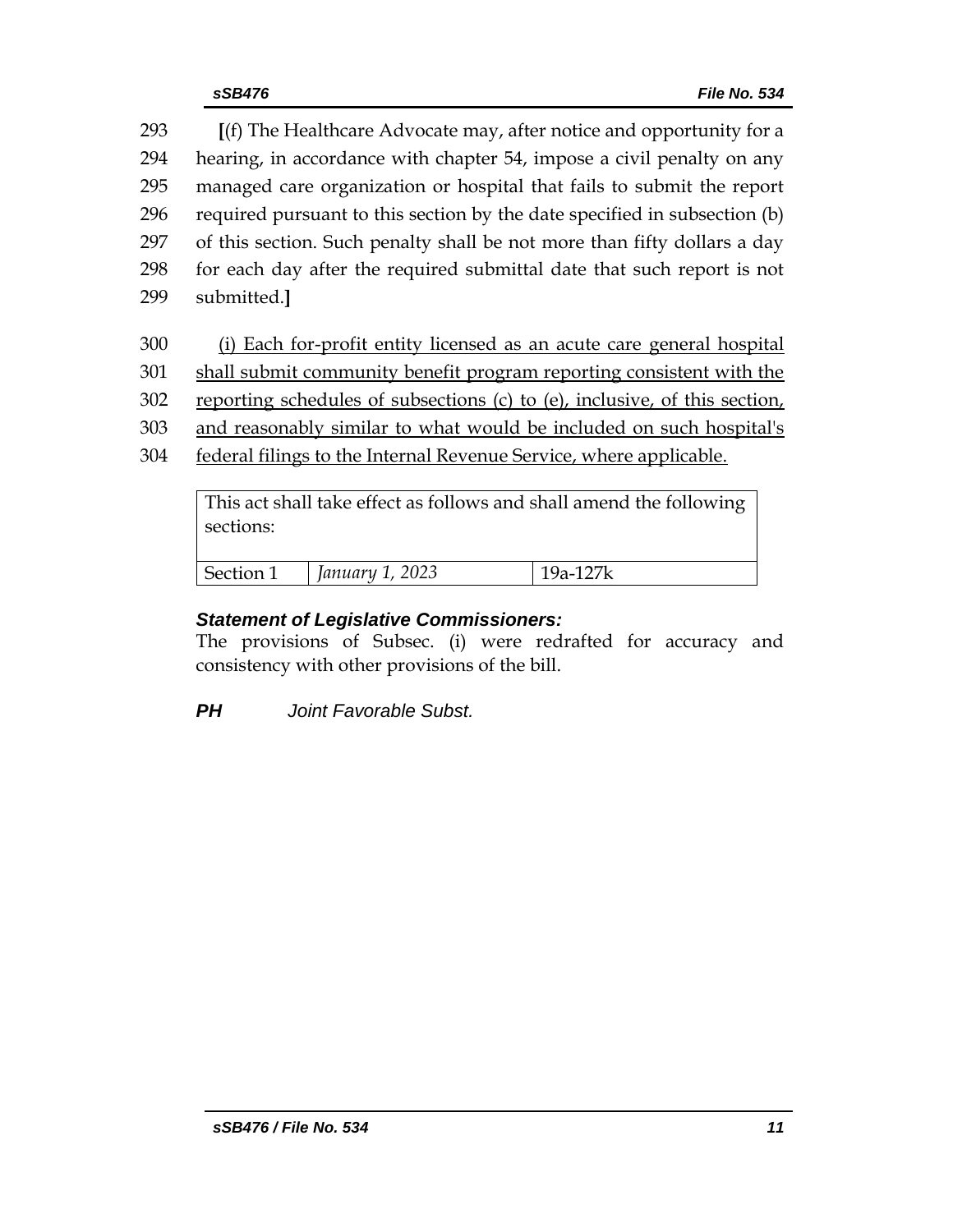*The following Fiscal Impact Statement and Bill Analysis are prepared for the benefit of the members of the General Assembly, solely for purposes of information, summarization and explanation and do not represent the intent of the General Assembly or either chamber thereof for any purpose. In general, fiscal impacts are based upon a variety of informational sources, including the analyst's professional knowledge. Whenever applicable, agency data is consulted as part of the analysis, however final products do not necessarily reflect an assessment from any specific department.*

#### *OFA Fiscal Note*

*State Impact:* None

*Municipal Impact:* None

#### *Explanation*

The bill, which transfers the responsibility for community benefit data collection and reporting from the Office of the Health Advocate to the Office of Health Strategy, does not result in a fiscal impact as this codifies current practice.

#### *The Out Years*

*State Impact:* None *Municipal Impact:* None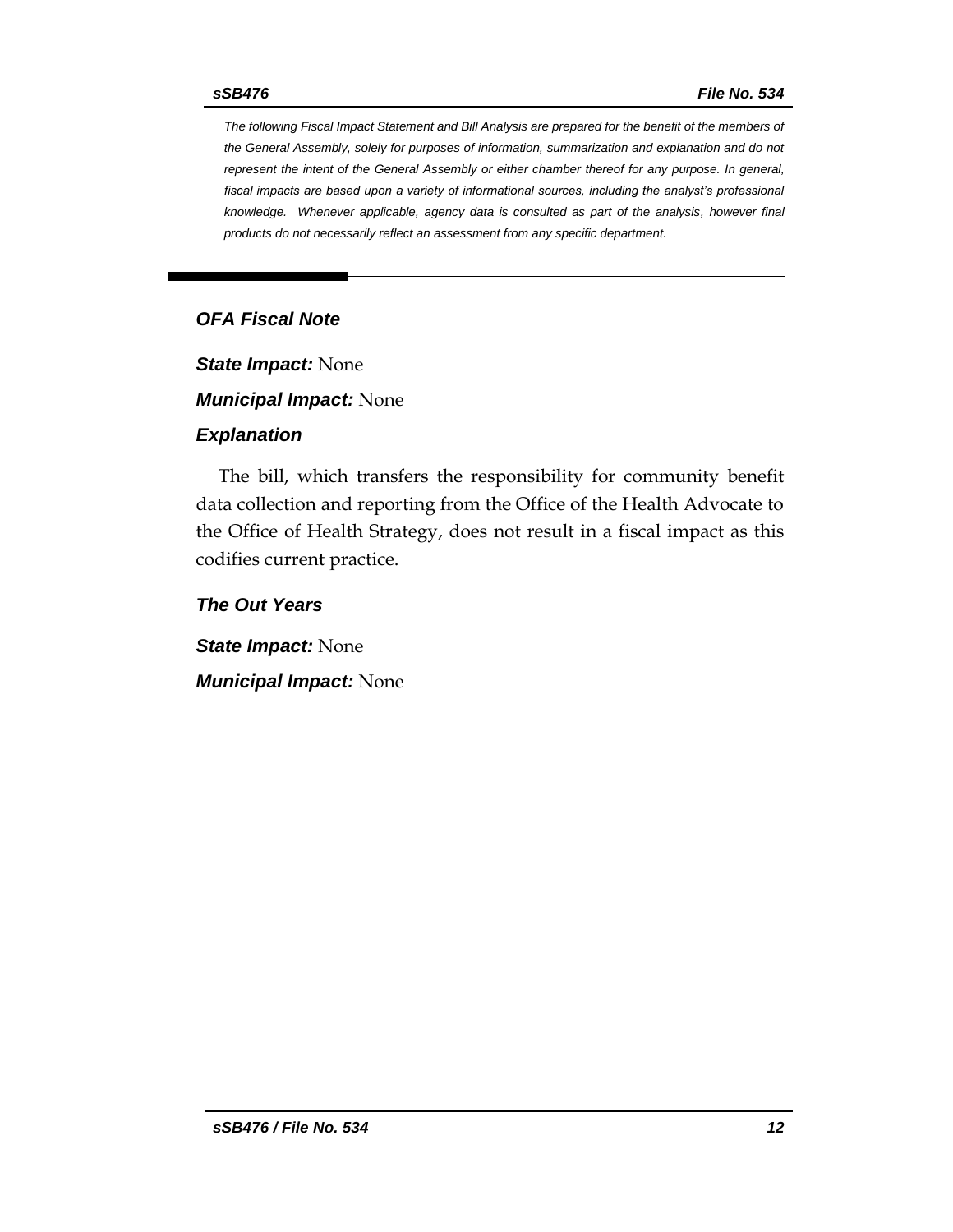## **OLR Bill Analysis**

**sSB 476**

#### *AN ACT CONCERNING THE OFFICE OF HEALTH STRATEGY'S RECOMMENDATIONS REGARDING VARIOUS REVISIONS TO COMMUNITY BENEFITS PROGRAMS ADMINISTERED BY HOSPITALS.*

#### **SUMMARY**

This bill makes various changes to the law on hospital community benefit programs. Principally, it:

- 1. conforms to existing practice by shifting oversight of this law from the Office of the Healthcare Advocate (OHA) to the Office of Health Strategy (OHS);
- 2. requires hospitals to submit, on a specified schedule, their community health needs assessments, related implementation strategies, and community benefit status reports, and specifies several matters that hospitals must include in this reporting;
- 3. requires for-profit acute care hospitals to submit community benefit program reporting consistent with the bill's reporting schedules and reasonably similar to what they would report to the IRS, where applicable;
- 4. requires OHS to make data from the state's all-payer claims database available to hospitals for the purposes of fulfilling these requirements; and
- 5. requires OHS to annually summarize and analyze community benefit program reporting data and solicit stakeholder input through a public comment period.

The bill also removes managed care organizations (MCOs) from this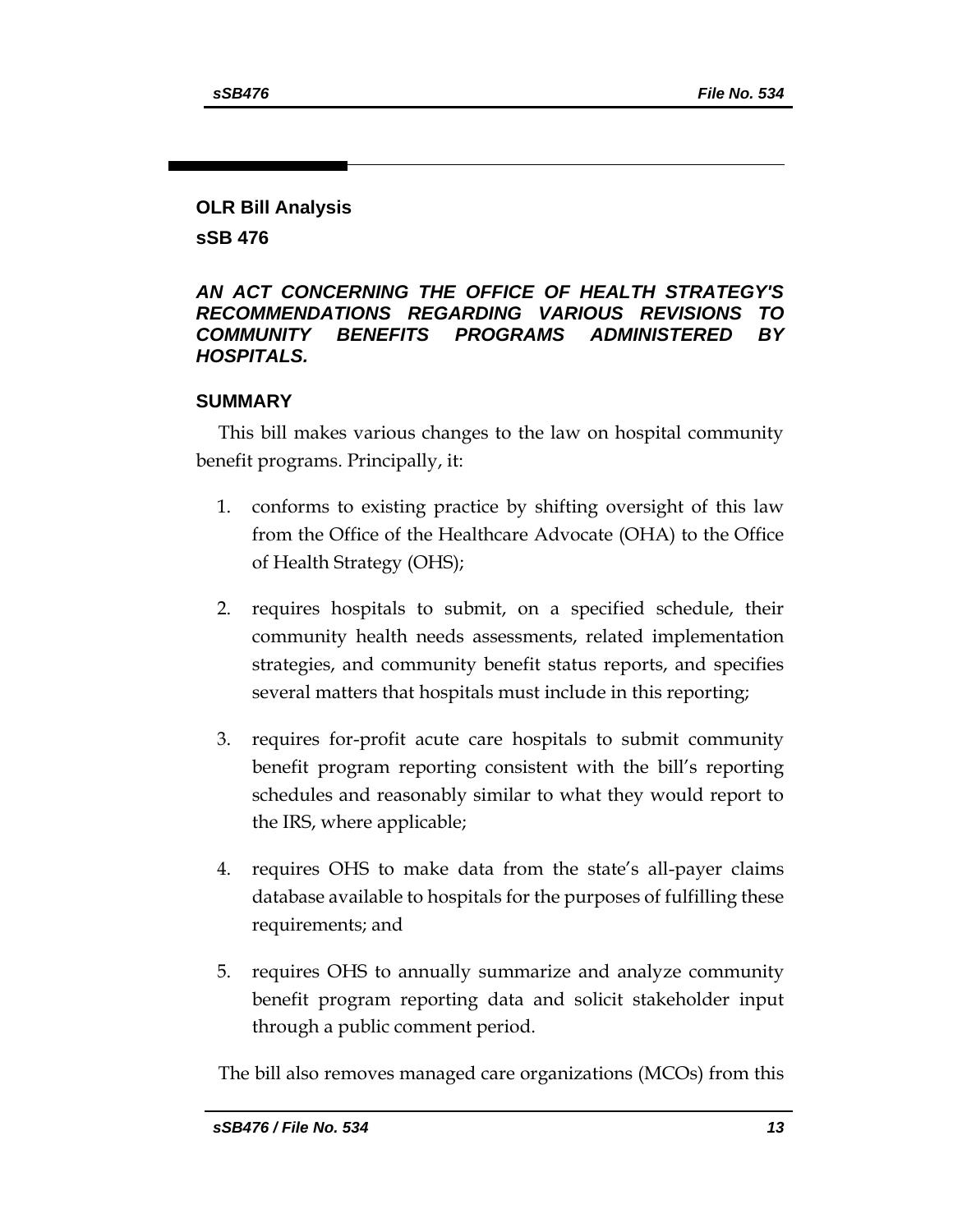law and makes several minor, technical, and conforming changes.

To maintain tax-exempt status under federal law, a nonprofit hospital must, among other things, (1) conduct a community health needs assessment at least once every three years and (2) adopt an implementation strategy to meet the needs identified in the assessment. Federal regulations set various steps that hospitals must take in completing these requirements (26 C.F.R. § 1.501(r)-3).

EFFECTIVE DATE: January 1, 2023

## **COMMUNITY BENEFIT PROGRAM REPORTING** *Program Applicability (§ 1(a), (i))*

Current law's community benefit provisions apply to hospitals and MCOs. The bill removes MCOs from this law and instead applies the law to (1) nonprofit hospitals that are required to annually file IRS form 990 (see BACKGROUND) and (2) for-profit acute care general hospitals.

The bill requires these for-profit hospitals to submit community benefit program reporting consistent with the bill's requirements (see below), and reasonably similar to what the hospital would include in its federal tax filing, where applicable.

#### *Program Scope*

Under current law, a "community benefits program" is a voluntary program to promote preventive care and improve the health status of working families and at-risk populations in the communities within a hospital's or MCO's geographic service area.

The bill adds to the program purposes (1) protecting health and safety, (2) improving health equity (see below), (3) reducing health disparities, and (4) reducing the cost and burden of poor health. It broadens the scope of these programs to address all populations within the hospital's geographic service area, not just working families and atrisk populations as under current law. It removes references to MCOs.

Under the bill, "health equity" means that everyone has a fair and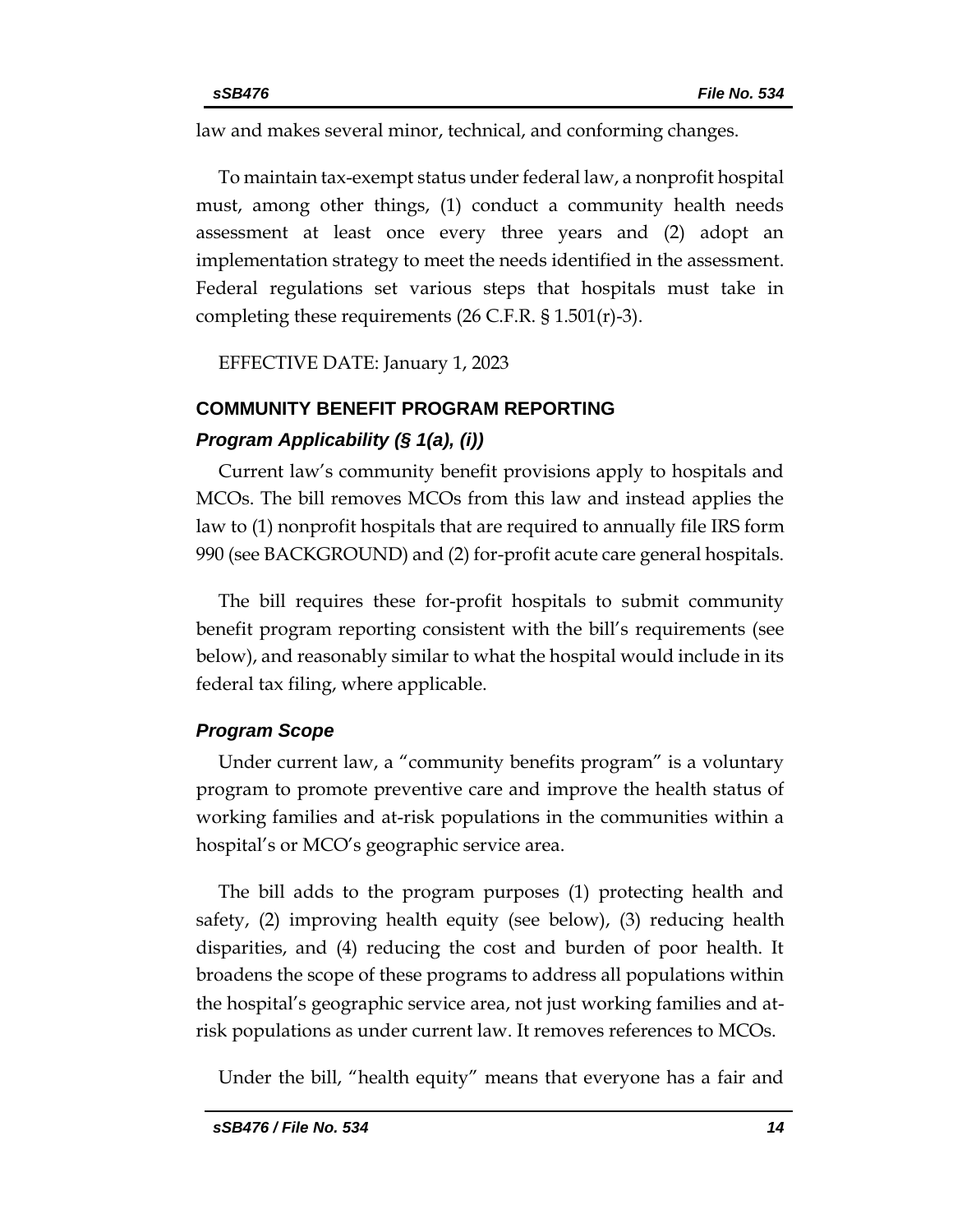just opportunity to be as healthy as possible. This includes removing obstacles to health, such as poverty, racism, and their adverse consequences, including a lack of equitable opportunities, access to good jobs with fair pay, quality education and housing, safe environments, and health care.

"Health disparities" are health differences that are closely linked with social or economic disadvantages that adversely affect groups who have experienced greater systemic social or economic obstacles to health or a safe environment based on race or ethnicity; religion; socioeconomic status; gender; age; mental health; cognitive, sensory, or physical disability; sexual orientation; gender identity; geographic location; or other characteristics historically linked to discrimination or exclusion.

#### *Community Benefit Program Reporting*

Under current law, each hospital and MCO must submit a biennial report on whether it has a community benefits program. If the entity has that program, the report must describe its status and discuss certain parts of it. Current law also allows hospitals or MCOs to develop community benefit guidelines focused on specified principles.

The bill replaces these provisions, instead requiring hospitals, starting January 1, 2023, to submit community benefit program reporting to OHS or a designee selected by the OHS executive director. This reporting includes three components: the hospital's community health needs assessment (CHNA), implementation strategy, and annual status report on its community benefit program.

The bill outlines the required matters to be included with these submissions (see below). In certain respects, the required topics are similar to topics under current law's provisions for community benefit programs and related guidelines. For example, similar to the current guidelines, the bill requires a hospital's community benefit reporting to address meaningful participation from the community, as described below.

Under the bill, a hospital generally must submit these documents on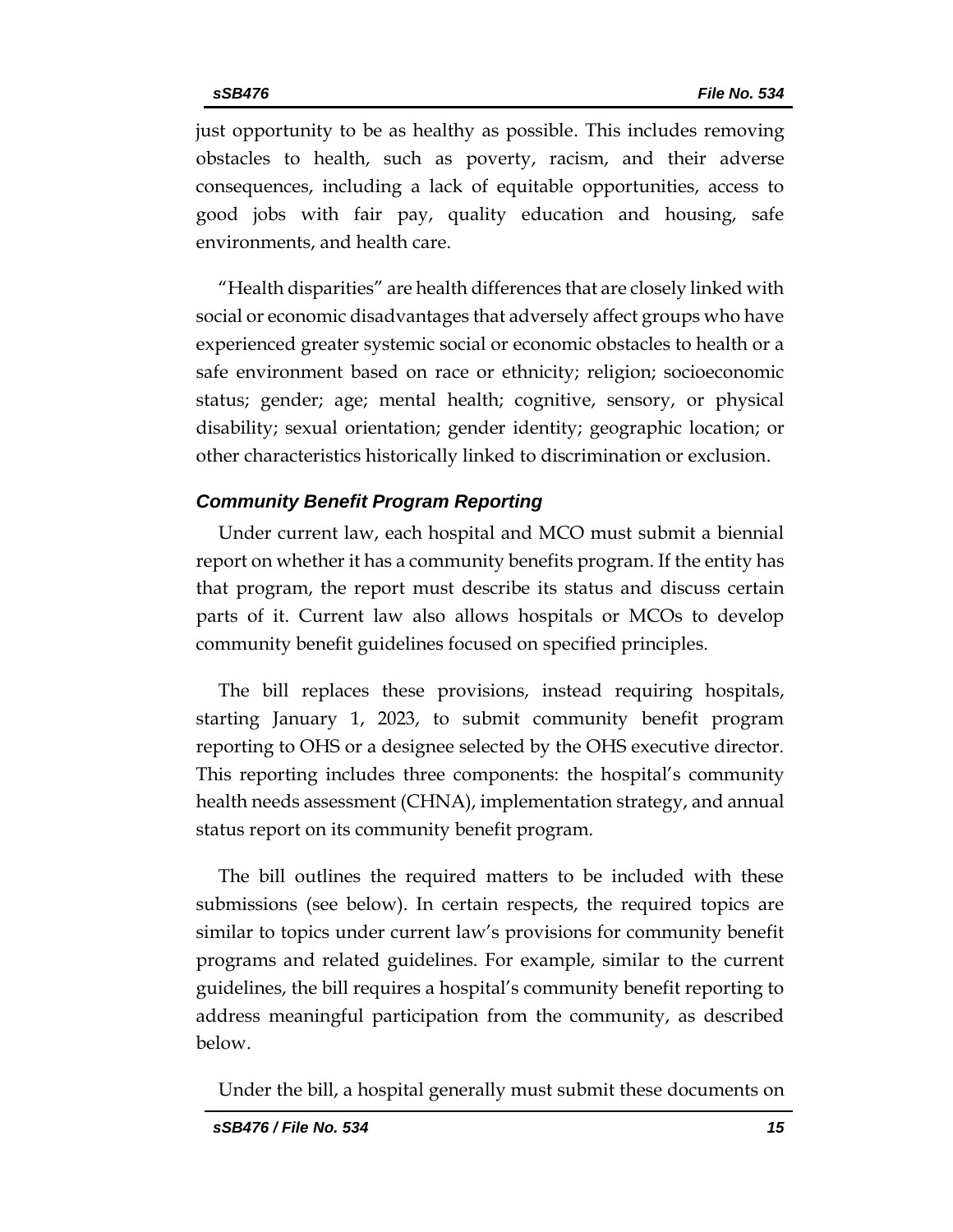the following schedule:

- 1. CHNA: within 30 days after the hospital makes it available to the public as required by federal regulations;
- 2. implementation strategy: within 30 days after the hospital adopts it as required by federal regulations; and
- 3. status report: annually, starting by October 1, 2023.

In each case, the OHS executive director, or her designee, may grant an extension.

Current law allows OHA, after notice and the opportunity for a hearing, to assess civil penalties (up to \$50 a day) on hospitals or MCOs that fail to submit community benefit reports as required. The bill repeals these provisions and does not transfer similar authority to OHS.

## *Community Health Needs Assessment (§ 1(c))*

The bill requires a hospital's CHNA submission to include the following information, consistent with requirements in federal regulations and as included in the hospital's federal tax filing:

- 1. a definition of the community the hospital serves and a description of how the hospital determined that community;
- 2. a description of how the hospital conducted the CHNA;
- 3. a description of how the hospital solicited and took into account input from people representing the community's broad interests;
- 4. a prioritized description of the community's significant health needs identified through the CHNA, and a description of the process and criteria used in identifying and prioritizing certain needs as significant;
- 5. a description of the resources potentially available to address these significant health needs; and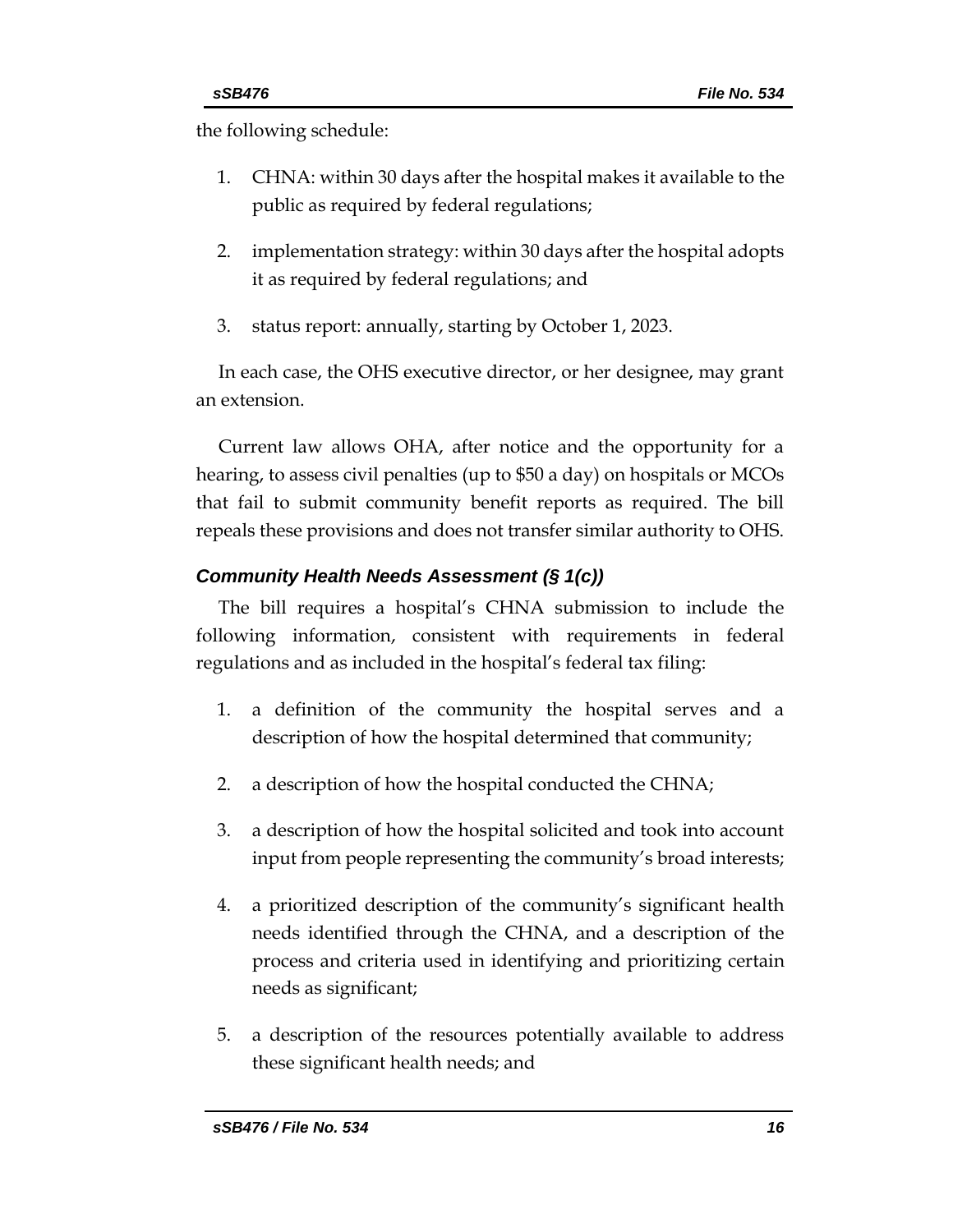6. an evaluation of the impact of any of the hospital's actions to address the significant health needs identified in its prior CHNA.

The bill also requires hospitals, as part of the CHNA, to submit the following information:

- 1. the names of the people responsible for developing the CHNA;
- 2. the population demographics for the hospital's geographic service area and, to the extent feasible, a detailed description of the health disparities, health risks, insurance status, service utilization patterns, and health care costs in this area;
- 3. a description of the health status and health disparities affecting this service area's population, including those affecting a representative range of age, racial, and ethnic groups; incomes; and medically underserved populations;
- 4. a description of meaningful participation for community benefit partners (see below) and diverse community members in assessing community health needs, priorities, and target populations;
- 5. a description of the barriers to achieving or maintaining health and accessing health care, including social, economic, and environmental barriers; lack of access to, or availability of, sources of health care coverage and services; and a lack of access to, and availability of, prevention and health promotion services and support;
- 6. recommendations on what role the state and other community benefit partners could play in removing these barriers and enabling effective solutions; and
- 7. any more information, data, or disclosures that the hospital voluntarily includes that may be relevant to its community benefit program.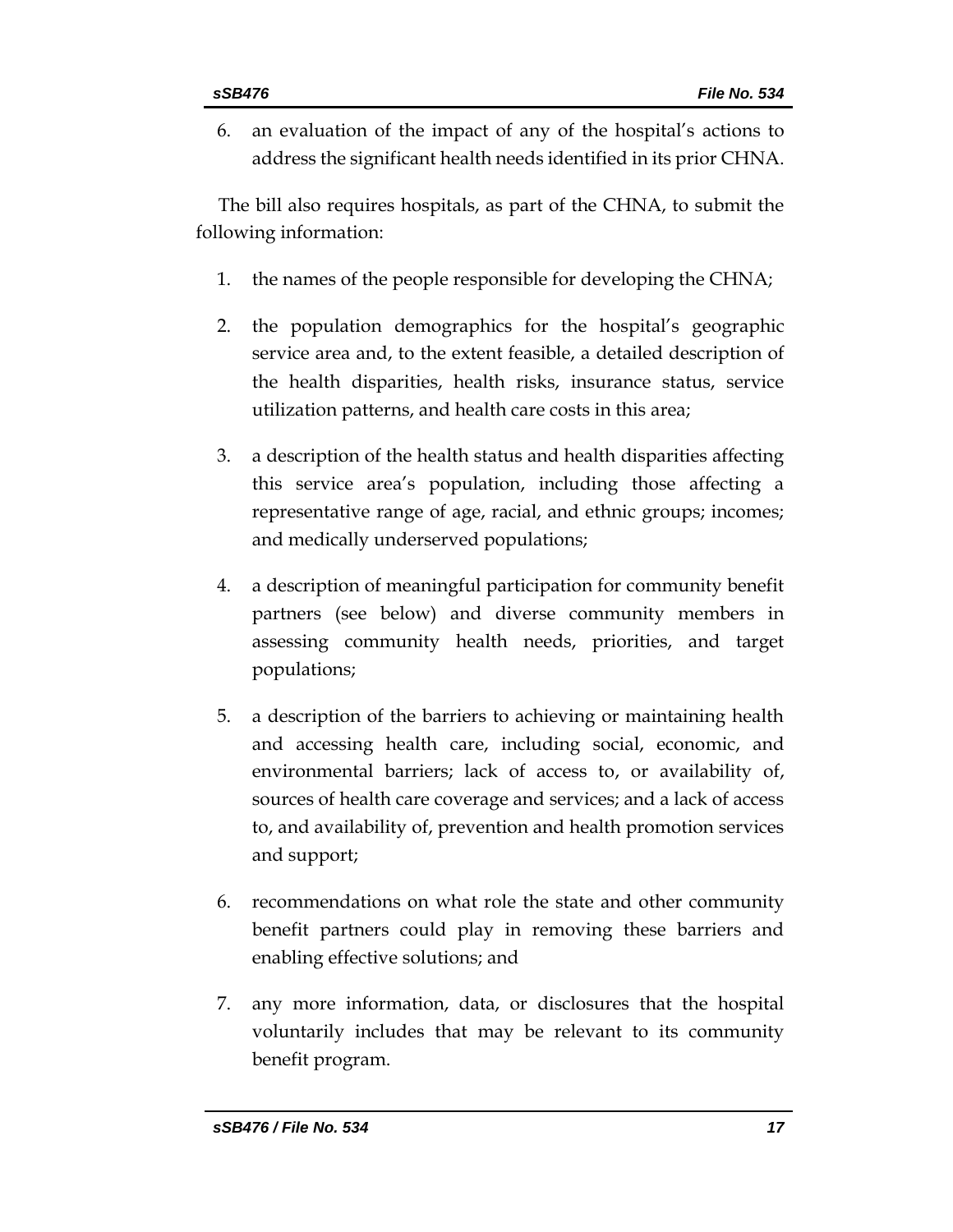Under the bill, "community benefit partners" are entities that, in partnership with hospitals, play an essential role in the policy, system, program, and financing solutions needed to achieve community benefit program goals. These partners include federal, state, and municipal government entities and private sector entities, such as faith-based organizations; businesses; educational and academic organizations; health care organizations or health departments; philanthropic organizations; housing justice or planning and land use organizations; public safety or transportation organizations; and tribal organizations.

"Meaningful participation" means that (1) residents of a hospital's community, including those experiencing the greatest health disparities, have an appropriate opportunity to participate in the hospital's planning and decisions; (2) this participation influences a hospital's planning; and (3) the hospital gives participants information summarizing how the hospital did or did not use their input.

#### *Implementation Strategy (§ 1(d))*

The bill requires the hospital's implementation strategy submission, consistent with requirements in federal regulations and as included in the hospital's federal tax filing, to address each significant need identified through the CHNA.

For those needs the hospital intends to address, the submission must (1) describe how the hospital plans to do so, including the hospital's intended actions and their anticipated impact; (2) list the resources the hospital plans to commit to address the need; and (3) describe any planned collaboration with other entities in this process. The submission must also explain why the hospital does not plan to address any identified significant need.

Under the bill, a hospital's implementation strategy submission must also include the following information:

- 1. the names of the people responsible for developing the strategy;
- 2. a description of meaningful participation for community benefit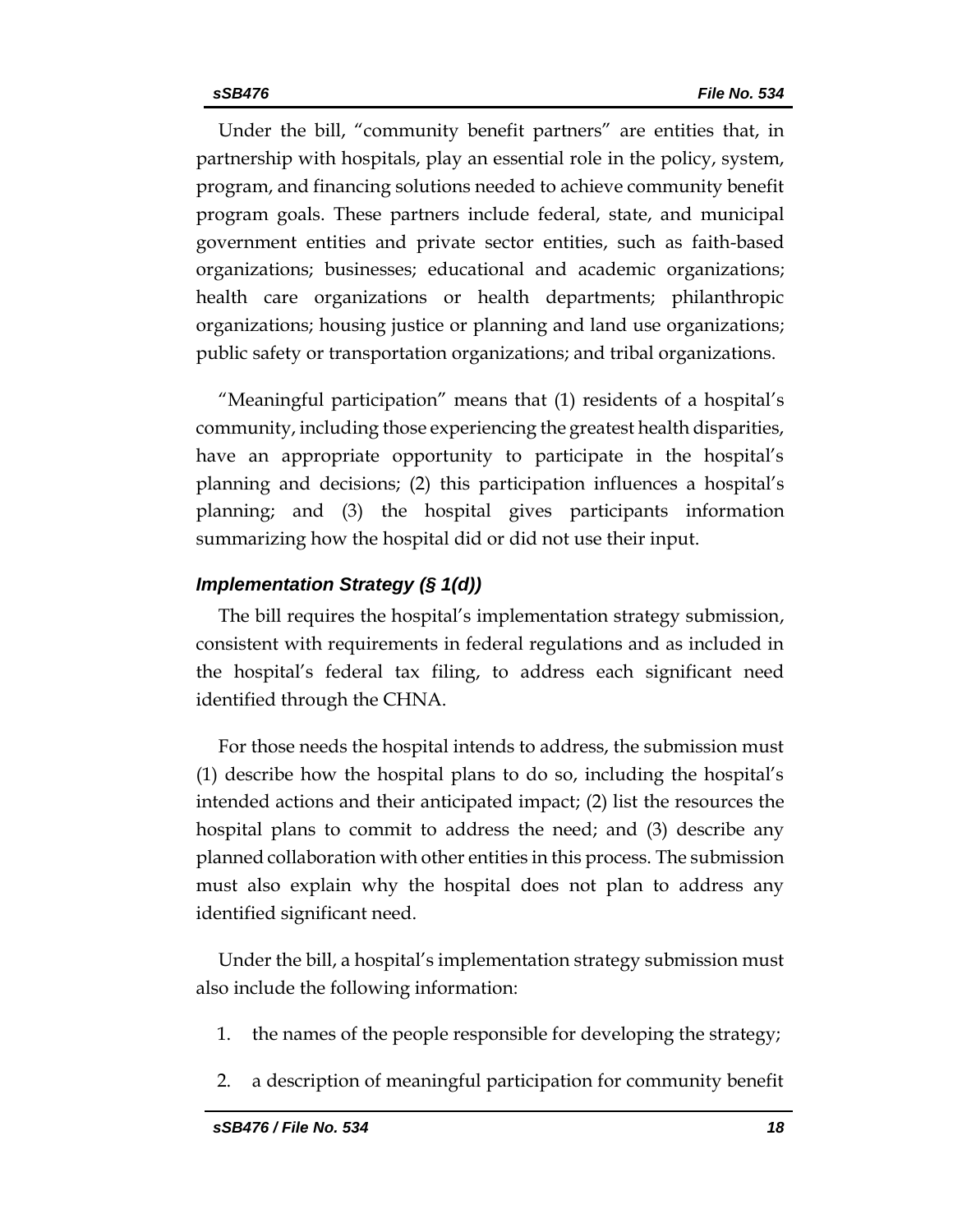partners and diverse community members;

- 3. a description of the community health needs and health disparities that were prioritized in developing the strategy, considering the Department of Public Health's (DPH) most recent state health plan;
- 4. if available, evidence (with references) showing how the strategy is intended to address the corresponding need or disparity;
- 5. planned methods and measures for the ongoing evaluation of the proposed actions' progress or impact;
- 6. a description of how the hospital solicited community commentary on the strategy and revisions based on that commentary; and
- 7. any other information that the hospital voluntarily includes as may be relevant, including data, disclosures, expected or planned resource allocation, investments, or commitments, including staff, financial, or in-kind commitments.

## *Status Report (§ 1(e))*

The bill requires hospital status reports on their community benefit programs to describe the following:

- 1. any major updates on community health needs, priorities, and target populations;
- 2. progress in the hospital's actions supporting its implementation strategy;
- 3. any major changes to the proposed implementation strategy and associated hospital actions; and
- 4. financial and other resources allocated or spent to support the implementation strategy and related actions.

## *All-Payer Claims Database (APCD) (§ 1(f), (g))*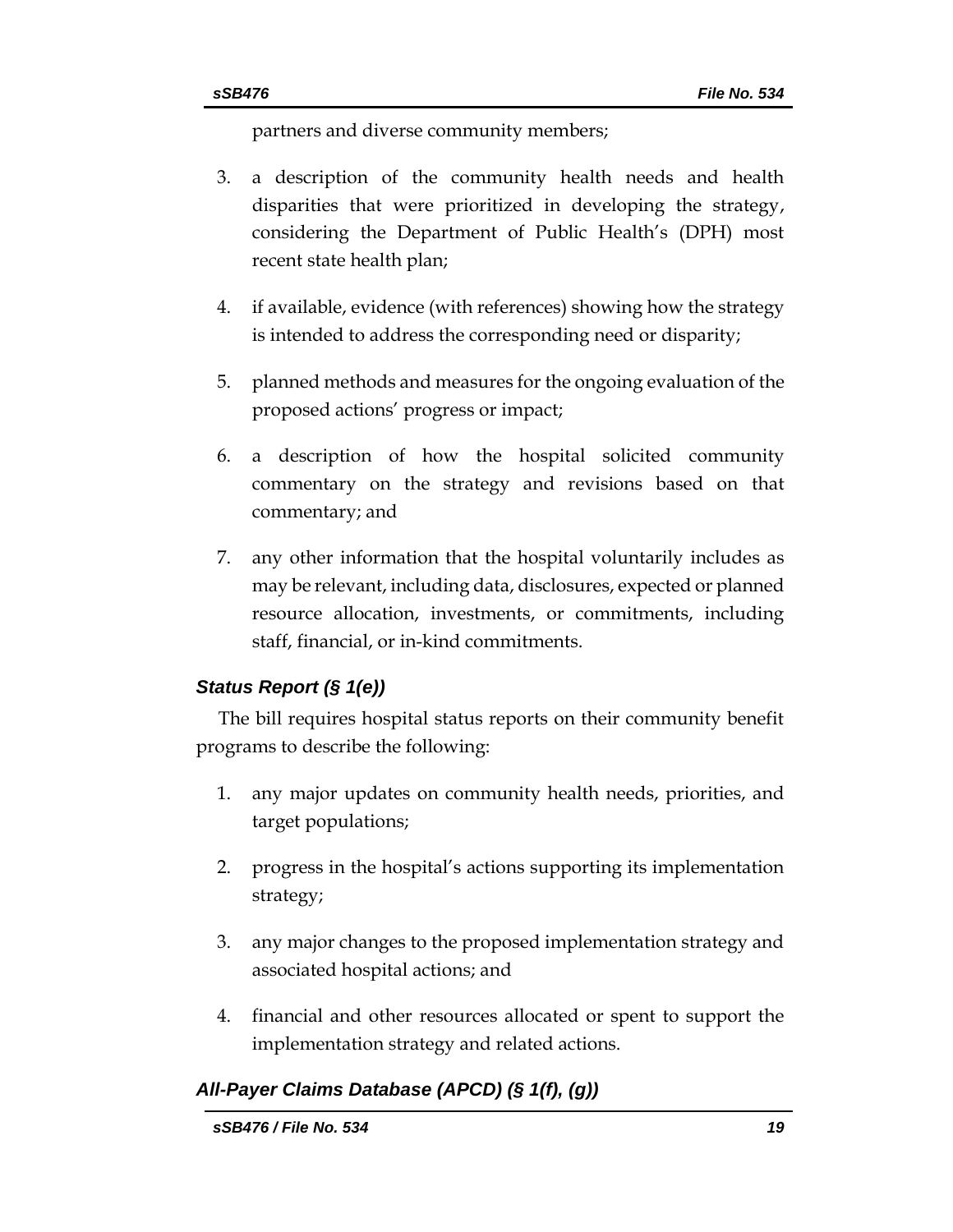The bill requires OHS to make data in the state's APCD available to hospitals for specified purposes (see below) related to their community benefit programs and activities. OHS must do so (1) regardless of existing state law on uses of APCD data and (2) to the full extent permitted by specified regulations under the federal Health Insurance Portability and Accountability Act (HIPAA). Generally, those regulations allow covered entities, under specified conditions, to use or disclose a limited data set (i.e., protected health information that excludes various personal identifiers) for purposes of research, public health, or health care operations. The covered entity must enter into a data use agreement with the recipient (45 C.F.R. § 164.514(e)).

Under the bill, OHS must make APCD available to hospitals solely for the purposes of (1) preparing their CHNAs, (2) preparing and executing their implementation strategies, and (3) meeting the bill's community benefit program reporting requirements. Any OHS disclosures of non-health information must be done in a way to protect its confidentiality as may be required by state or federal law.

The bill excuses hospitals from limitations in meeting their community benefit program reporting requirements if they are not provided the APCD data as required.

## *Office of Health Strategy Reporting and Solicitation of Stakeholder Input (§ 1(h))*

The bill (1) transfers from OHA to OHS the duty to summarize and analyze submitted community benefit program reports and (2) removes the current condition that this must occur only within available appropriations. It requires OHS to do so annually, starting by April 1, 2024, and post the summary and analysis online. Under current law, OHA must biennially make the summary and analysis available to the public.

The bill also requires OHS to annually solicit stakeholder input through a public comment period. OHS must use the reporting and stakeholder input to do the following: